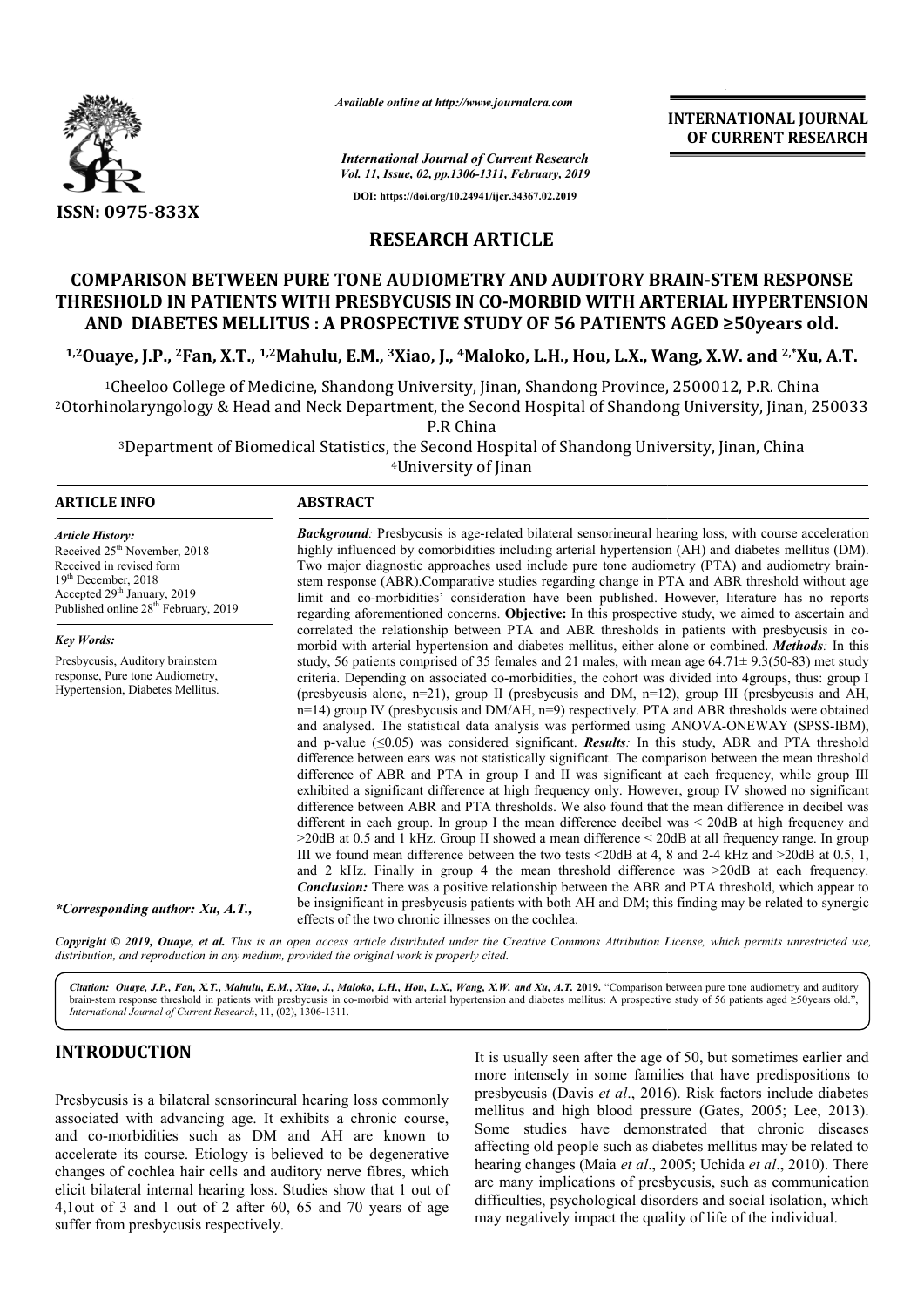In general, pure tone audiometry (PTA) and the auditory brainstem response (ABR) are used in the assessment of auditory sensation in patients with suspected presbycusis. PTA is a subjective test to assess the degree of the hearing loss, measuring peripheral and central auditory hearing loss (Harold, 1993). In this test, a continuous tone stimulus (duration, 0.3 s) of variable frequency is used. PTA explores the patient's ability to hear beeps (white noises) in low to high frequencies via air and bone conduction: the former reflecting the transmission of sound vibration from the ear pinna to the inner ear, the latter, and the electrical perception of sound from the inner ear to the brain. Presbycusis initially affects hearing at higher frequencies; PTA results of the patient with presbycusis shown symmetrical sensorineural hearing loss at high frequency (Khan *et al*., 2012). ABR represents an objective examination, where the goal is to recognize the level of hearing, especially when the subjective test is unpredictable or unreliable (Mccreery *et al*., 2015). The recorded electrical response is generated up to the midbrain. This objective test uses click as types of stimulus sound, Most often the stimuli used in ABR is at 1-2ms in duration and approximately 200- 2000ms stimuli is used to produce behavioral responses, with this spectrum containing all the audible frequencies (Boettcher *et al*., 2002). Looking at hearing frequency or intensity, the electrophysiological hearing threshold for clicks is not strictly accurate. There are researches that have looked into PTA hearing level and its association with electrophysiological threshold, and found that subjective threshold is estimate by the objective threshold found on ABR. Some studies have demonstrated that depending on stimulus frequency there is a difference ranging from some decibels at higher frequencies to as low as 15-20 dB at lower frequencies between behavioral threshold and ABR (Gorga *et al*., 2014; Lu *et al*., 2017). Reduction in number of spiral ganglion fibers in older patients can be a reason that explains the age related difference in ABR and behavioral thresholds (Stapells, 2000). Although several studies have tried to identify the relationship between DM, AH with the hearing disorder, these correlations have not yet been clarified (Uchida *et al*., 2010; Marchiori *et al*., 2006). However, some studies have demonstrated that DM or AH can aggravate hearing loss and may cause the abnormality in the ABR (Maia, 2005; Marchiori, 2006). So, how far can DM and AH affect the relation between PTA and the ABR results in presbycusis. Therefore, the aim of this study is to evaluate the relationship between PTA threshold and ABR results in presbycusis patients with DM and AH.

# **MATERIALS AND METHODS**

*Subjects:* This study was approved by the institutional review board of the second hospital of Shandong University. The study was carried out in the audiology center of the second hospital of Shandong University. This was a prospective hospital-based study of 60 patients with presbycusis conducted by collecting data of individuals who underwent a hearing evaluation test at the audiological center from October2017 to September 2018. A verbal consent was obtained from the patient after explaining to them the nature and the general content of the study. Patients≥50 years old with clinical diagnosis of presbycusis confirmed with bilateral sensorineural hearing loss on diagnostic pure tone audiometry and those who had associated chronic diseases like DM, AH or both were selected for the study. An otological inspection was made and audiological assessment was conducted to exclude patients with middle ear disorders. The patients who had ear surgery or

trauma were not included in the study. Questionnaires were administered to the patients and information obtained included the demographic data, symptoms, history of noise exposure, use of alcohol and smoking, use of ototoxic drugs and presence of other chronic diseases like DM and AH. Among the 60 patients selected for the study, only 56 patients with mean age  $64.71 \pm 9.3(50-83)$  who had complete data records were used for analysis. We divided the participants into groups as follows: group I (presbycusis alone, n=21), group II (DM, n=12), group III(AH, n=14) and group  $IV(DM/AH, n=9)$ 

*PTA measurement:* The PTA machine used was an AD229E interacoustic diagnostic audiometer (Audiometer: EN 60645-1, ANSI S3.6, Type 2, Calibration: AC: ISO389-1(TDH39), ISO389-2(EARTone5A), BC: ISO 389-3.) with maximum output levels of 120 dB HL in the concerned frequency region. For purposes of comparison to ABR threshold data, only behavioral thresholds for octave frequencies 500–8000 Hz were included in the analysis.

*ABR measurement:* The Intelligent Hearing Smart EP/Universal Smart Box was used to evaluate ABR. Two recording channels were made using vertex and ipsilateral mastoid electrodes, and a ground electrode was placed on the forehead. The parameters were as follows: Stimulus sound type: click; Transuder: earphone; Stimulus sound duration: 100s; Repetition rate: 19.3/s; Number of sweeps: 1024 times/s; filter settings: 100-3000Hz. Some ABR measurements were initiated with an 80 dBnHL click, others was initiated with a 60 dBnHL depending on the patient's PTA dB response on high frequency. If a well-formed ABR was measured, the intensity was decreased in 20-dB steps until the response was no longer evident.

*Data analysis:* The statistical data analysis was performed using ANOVA-ONEWAY (SPSS-IBM), and p-value  $(\leq 0.05)$ was considered significant. Numerical variables were conforming to the normal distribution. Since there was no significant difference between ears, the ears were grouped and we used the average threshold of ABR and PTA for analysis. The relationship between the click-evoked ABR thresholds (2- 4 kHz frequency) and behavioral PTA thresholds at frequencies of 0.5, 1, 2, 4, 8 and 2-4 KHz was analysed. Mean difference threshold, the standard deviation, the standard error was obtained. Pearson bivariate correlation analysis was used to assess the correlation coefficient between ABR and PTA.

# **RESULTS**

*Subject background:* In this study, we compared ABR and PTA in people with presbycusis. There were 35 females and 21 males, aged from 50 to 83 years with a mean age of  $64.71 \pm$ 9.3. Among them, some patients presented with other symptoms like tinnitus, dizziness, ear fullness and other aggravating factors (Table 1).

**Group I:** We first assessed the mean threshold difference between ABR and PTA in group I. We found a mean threshold within 20 dB at high frequencies and mean threshold  $>20$  dB at lower frequencies with a standard deviation >15. A significant statistical mean threshold difference was obtained at each frequency. A strong correlation was present at all range frequencies, with the strongest correlation at 2 kHz (Table 2). Group II We then evaluated the mean threshold difference in group II, there was a significant mean difference between ABR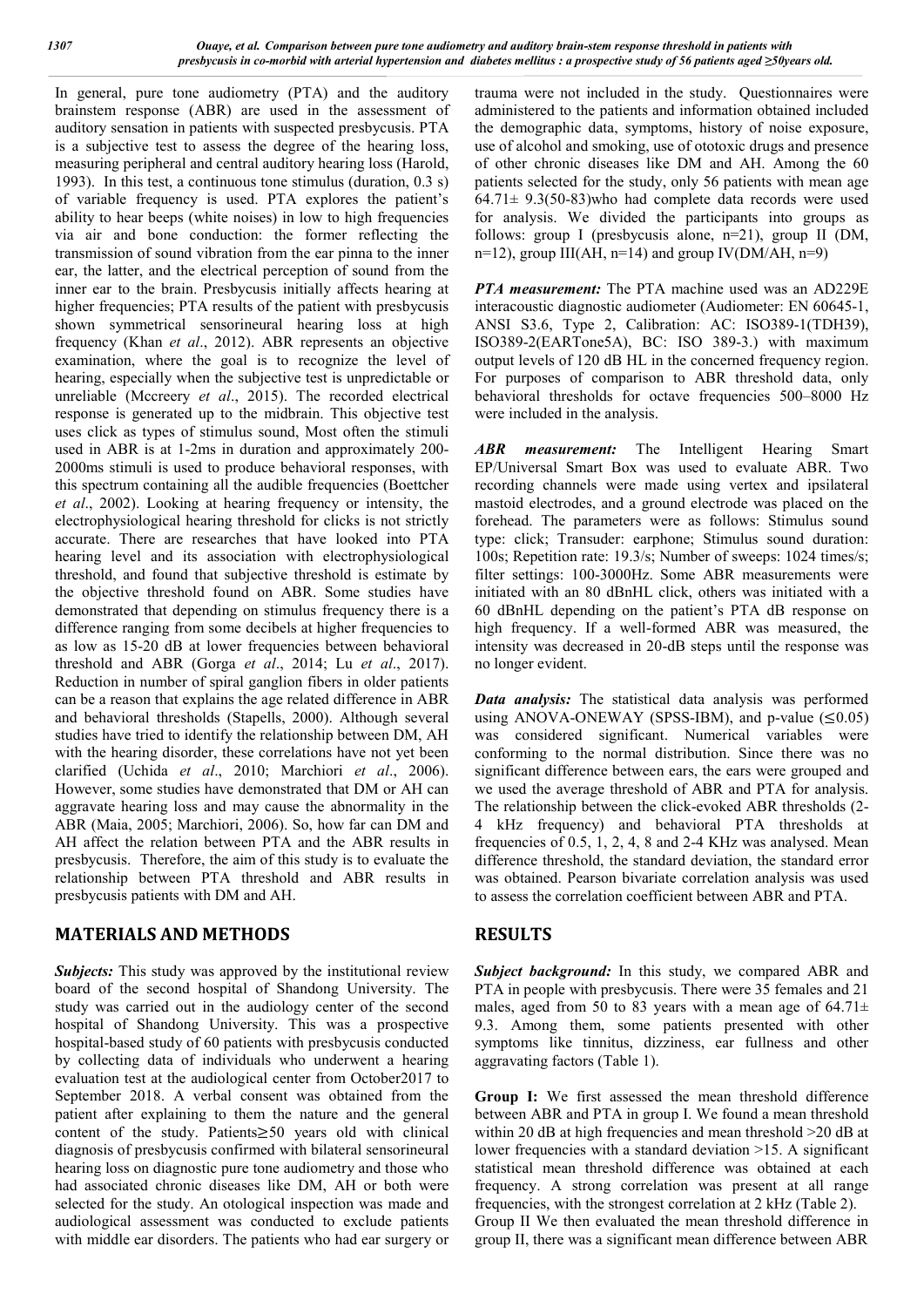| <b>Indices</b>               | N  | Percentage |
|------------------------------|----|------------|
| Age                          |    |            |
| 50-59                        | 21 | 37.5       |
| 60-69                        | 19 | 33.9       |
| 70                           | 16 | 28.57      |
| Gender                       |    |            |
| Female                       | 35 | 62.5       |
| Male                         | 21 | 37.5       |
| <b>Associated Symptoms</b>   |    |            |
| <b>Tinnitus</b>              | 38 | 67.9       |
| <b>Ear fullness</b>          | 19 | 33.9       |
| <b>Vertigo</b>               | 22 | 39.3       |
| <b>Possible risk factors</b> |    |            |
| Smoke                        | 9  | 16.1       |
| <b>Alcohol</b>               | 9  | 16.1       |
| <b>Diabetes</b>              | 12 | 21.4       |
| <b>Hypertension</b>          | 14 | 25         |
| Diabetes and hypertension    | 9  | 16.1       |
| No diabetes/hypertension     | 21 | 37.5       |

#### **Table 1. The general demographic data of 56 patients**

### **Table 2. Statistical results of the relationship between ABR (2-4 kHz) and PTA threshold (T) (at 0.5 to 8 kHz and 2-4 kHz) in group I**

| relation ABR-PTA.T | PTA frequency, kHz |          |          |       |       |       |  |  |
|--------------------|--------------------|----------|----------|-------|-------|-------|--|--|
|                    | U.C                |          |          |       |       | 2-4   |  |  |
| Mean difference dB | 20.47              | 21.19    | 17.38    | 15.83 | 15.71 | 15.65 |  |  |
| SD                 | 13.88              | 13.61    | 10.79    | 13.21 | 13.53 | 10.58 |  |  |
| SE                 | 3.03               | 2.97     | 2.37     | 2.88  | 2.95  | 2.31  |  |  |
|                    | 0.679              | 0.706    | 0.741    | 0.576 | 0.525 | 0.678 |  |  |
|                    | 0.001              | < 0.0001 | < 0.0001 | 0.006 | 0.015 | 0.001 |  |  |

SD, standard deviation of mean difference dB; SE: standard error of mean difference dB; r, correlation coefficient of mean difference dB; P, P-value of the correlation coefficient.

#### **Table 3.Statistical results of the relationship between ABR (2-4 kHz) and PTA threshold (T) (at 0.5 to 8 kHz and 2-4 kHz) in group II**

| Relation ABR-PTA.T | PTA frequency, kHz |       |       |       |       |       |  |
|--------------------|--------------------|-------|-------|-------|-------|-------|--|
|                    |                    |       |       |       |       | 2-4   |  |
| Mean difference dB | 17.5               | 13.95 | 12.08 | 12.91 | 13.12 | 10.83 |  |
| SD                 | 14.84              | 12.12 | 9.81  | 11.06 | 8.33  | 10.66 |  |
| <b>SE</b>          | 4.28               | 3.50  | 2.83  | 3.19  | 2.40  | 3.07  |  |
|                    | 0.610              | 0.693 | 0.759 | 0.702 | 0.798 | 0.742 |  |
|                    | 0.035              | 0.012 | 0.004 | 0.011 | 0.002 | 0.006 |  |

SD, standard deviation of mean difference dB; SE: standard error of mean difference dB; r, correlation coefficient of mean difference dB; P, P-value of the correlation coefficient.

#### **Table 4. Statistical results of the relationship between ABR (2-4 kHz) and PTA threshold (T) (at 0.5 to 8 kHz and 2-4 kHz) in group III**

| Relation ABR-PTA.T | PTA frequency, kHz |       |       |       |       |       |  |
|--------------------|--------------------|-------|-------|-------|-------|-------|--|
|                    |                    |       |       |       |       | 2-4   |  |
| Mean difference dB | 28.92              | 27.50 | 20.71 | 9.28  | 11.60 | 12.85 |  |
| SD                 | 19.50              | 18.10 | 14.59 | 6.68  | 8.52  | 10.52 |  |
| <b>SE</b>          | 5.21               | 4.83  | 3.89  | 1.78  | 2.27  | 2.81  |  |
|                    | 0.131              | 0.159 | 0.210 | 0.771 | 0.719 | 0.595 |  |
|                    | 0.655              | 0.587 | 0.472 | 0.001 | 0.004 | 0.025 |  |

SD, standard deviation of mean difference dB; SE: standard error of mean difference dB; r, correlation coefficient of mean difference dB; P, P-value of the correlation coefficient

#### **Table 5. Statistical results of the relationship between ABR (2-4 kHz) and PTA threshold (T) (at 0.5 to 8 kHz and 2-4 kHz) in group IV**

| Relation ABR-PTA.T | PTA frequency, kHz |       |       |       |          |       |
|--------------------|--------------------|-------|-------|-------|----------|-------|
|                    |                    |       |       |       |          | 2-4   |
| Mean difference dB | 31.66              | 30.27 | 26.38 | 23.05 | 24.16    | 22.50 |
| SD                 | 17.85              | 17.29 | 18.03 | 19.51 | 19.96    | 20.39 |
| <b>SE</b>          | 5.95               | 5.76  | 6.01  | 6.50  | 6.65     | 6.79  |
|                    | 0.251              | 0.161 | 0.183 | 0.186 | $-0.012$ | 0.185 |
|                    | 0.514              | 0.679 | 0.638 | 0.632 | 0.976    | 0.634 |

SD, standard deviation of mean difference dB; SE: standard error of mean difference dB; r, correlation coefficient of mean difference dB; P, P-value of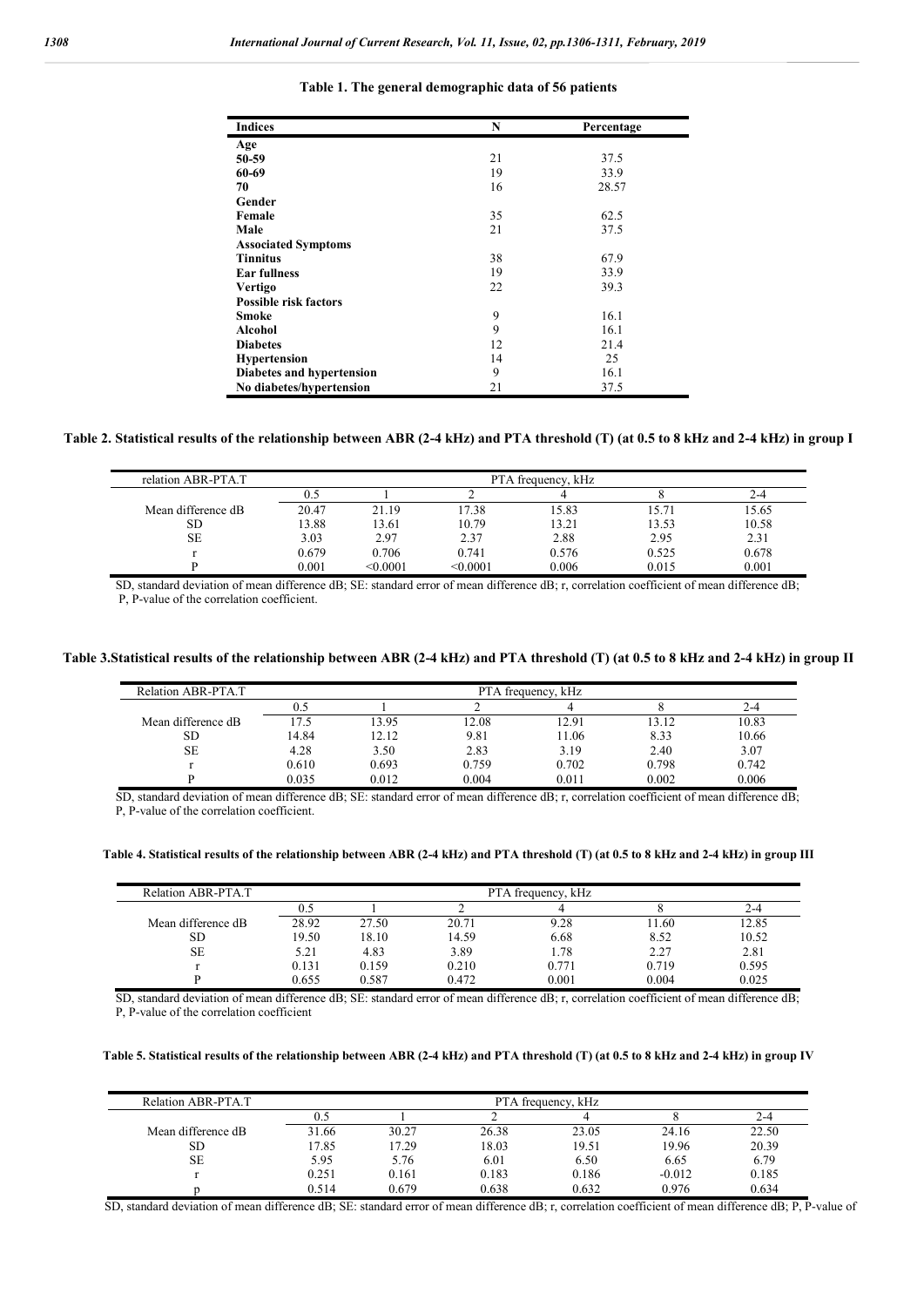





**Figure 1. Correlation of threshold difference between auditory brainstem response and pure tone audiometry (a) Group I; (b) group II; and (c) group III**

and PTA threshold where we obtained a difference within 20 dB at all frequencies. A positive relationship between ABR and PTA was observed, and their correlation coefficient was strong at all range with the best agreement at 8 kHz and a standard deviation less than 15 at each frequency (Table 3). Table 3.Statistical results of the relationship between ABR (2- 4 kHz) and PTA threshold (T) (at 0.5 to 8 kHz and 2-4 kHz) in group II.

**Group III**: The comparison made between the two tests in group III shown also a difference of mean threshold within 20 decibels at high frequencies and >20 dB at low frequencies, but in this group, the mean difference at low frequencies is very high compared to the two previous groups.

The standard deviation was also calculated for each frequency. A significant correlation between ABR and PTA in group III was observed only at 4 kHz, 8 kHz and 2-4 kHz (Table 4).

**Group IV:** Furthermore, we investigated 9 patients diagnosed with presbycusis associated with hypertension and diabetes grouped in group 4. The mean threshold difference in this group was totally different from the expected decibels, at all frequencies the difference was above 20 dB with a standard deviation >16. There was no significant correlation at all in each frequency; the P-value was statistically insignificant for each frequency (Table 5). Figure 1 shows the correlation of threshold difference between ABR and PTA at each frequency in different population groups.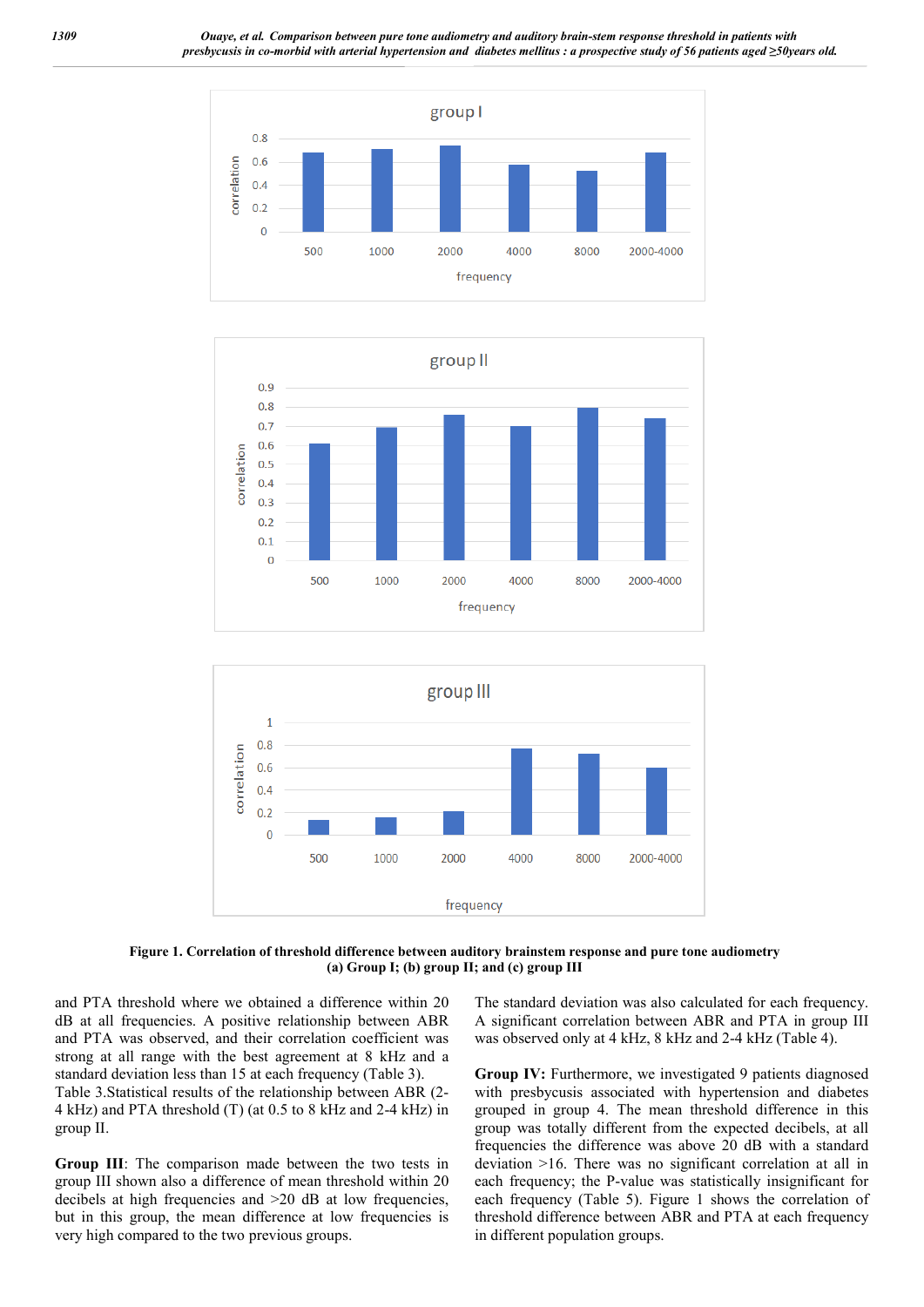Figure 1a, b shows individuals in group I and group II, respectively, in whom a strong correlation between PTA and ABR results are seen at all frequencies. Figure 1c represents people in group III, where a strong correlation between PTA and ABR results is observed only at high frequencies.

## **DISCUSSION**

Through this prospective study, we made a comparison between the auditory brainstem response (ABR) threshold and pure tone audiometry (PTA) threshold. Many studies have been done on hearing threshold estimation using the auditory brainstem response and demonstrated that depending on stimulus frequency there is a difference ranging from some decibels at higher frequencies to as low as 15-20 dB at lower frequencies between PTA threshold and ABR (Boettcher, 2002; Lu *et al*., 2017). By comparing the mean difference between ABR and PTA threshold of each group, we found significant mean difference threshold in group I where patients are only affected by presbycusis, the mean difference threshold was within the norm of the interval of 20 decibels as mentioned above that the difference between ABR and PTA varies between 15-20 decibels. In group II we obtained almost similar result than group I, the mean threshold difference was<20 decibels at all frequencies. This shows that diabetes did not influence the relationship between ABR and PTA threshold if compare to group I. In group III (presbycusis and hypertension) we obtained different results compare to group I results. In this group, the relationship between ABR and PTA was only significant at high frequency with mean threshold difference within 15 decibels at high frequency and was insignificant at lower frequency with the mean difference threshold >20decibels. This finding may be due to the effect of aging process associated with hypertension effect in the cochlea. It is reported that the degeneration of auditory system may be accelerated by the effect of hypertension which can influence the physiological mechanisms of the inner ear inducing elevated blood viscosity, leading to low capillary blood flow and transportation of oxygen (16). In group IV, where patients have presbycusis with both diabetes and hypertension, the obtained results were worse if compare to those of group I and the II others groups. In group IV the mean difference between ABR and PTA threshold was not significant at each frequency with the mean difference was > 20decibels and did not respect the expected mean threshold difference value (15-20 decibels). This findings show that except of hypertension acting as an accelerating factor which can influence the mean threshold difference of ABR and PTA, at some point diabetes can play a role of aggravating factor and worsen the mean difference between ABR and PTA threshold. As known diabetes can induce auditory neuropathy and angiopathy. Diabetic neuropathy and angiopathy may cause a second degeneration of the eighth cranial nerve, causing neural hearing loss and diabetic angiopathy and resulting in diffuse thickening of the basement membrane and vascular endothelium. This may interfere directly in the supplementation of nutrients and oxygen in the cochlea due to reduced transport induced by thickening of the capillary membrane. This neuropathy can also interfere indirectly by promoting a reduced circulation caused by vascular atrophy thus causing cell and biological tissue death(6,7). Another study conducted in 2005 compared PTA, vocal audiometry and ABR in patients with type 2 diabetes with values for healthy subjects and identified hearing loss with abnormal ABR in patients with diabetes, which worsened with age(17).

Rolim LP *et al* demonstrated that older patients with hearing loss associated to both hypertension and diabetes had worsen mean hearing threshold compare to those who had hypertension alone or diabetes alone or none of them(16). We also conclude that presbycusis patient with both diabetes and hypertension can worsen the mean difference between ABR and PTA threshold. Since there was no statistical significance in group IV between ABR and PTA threshold, the correlation coefficient was only calculated in the first three groups to determine the best correlation point between the ABR and PTA threshold. Studies conducted by van der Drift *et al*.(18) and Bellman *et al*.(19) on the comparison between ABR and PTA in cochlear hearing loss in adults (all ages) demonstrated that the two hearing threshold assessment method have a strongest correlation point at 2 and 4 kHz. In our study, the strongest correlation was obtained at 2 kHz, 8 kHz, and 4 kHz in group I, group II and groupIII respectively. Therefore, we think that it is important when a patient with presbycusis presents to the clinic for a hearing threshold assessment, in addition to the subjective PTA test, ABR should be performed to estimate whether the speech hearing ability of the patient differs from the hearing threshold of each frequency. This test can also help to assess whether the patient is suitable for hearing aids, providing guidance for finding a solution in the future. Thus, the search for better ways to improve the auditory speech recognition ability of patients should be the focus of future research.

*Limitations of the study:* In this study, one limitation is that the sample size is not enough, maybe if this comparison was made with equal patients' number in each group, the threshold difference between ABR and PTA would be clear. We suggest further study into the onset of disease (e.g. which of presbycusis, diabetes or hypertension was first found) and the intake and duration of diabetes medication, which may also have an effect on hearing disorders **Conclusion**

The correlation between ABR and PTA mean threshold difference was significant in group I and group II in all ranges with a strongest correlation at 2 kHz and 8 kHz respectively. This correlation was only significant at high frequencies for subjects in group III with the best correlation at 4 kHz, and not significant in participants with both associated illness. Therefore, presbycusis alone doesn't influence the relationship between ABR and PTA threshold. Thus if associated with chronic diseases like DM and AH the relationship between ABR and PTA threshold is affected.

*Grant information:* This work was supported by the Natural Science Foundation of China [grant number 81570924].

### **Acknowledgments**

We would like to thank the staff of the department of ENT, Head and Neck surgery and audiology Center of the second hospital of Shandong Universityand Dr Geoffrey Joseph Changwe, from Cardiac Surgery Department of Provincial Hospital of Shandong University for their time and advice offered while carrying out this study.

## **REFERENCES**

Bellman S., Barnard S., London HAB. 1984. A nine-year review of 841 children tested by transtympanic electrocochleography by. 98(December 1980):1–9.